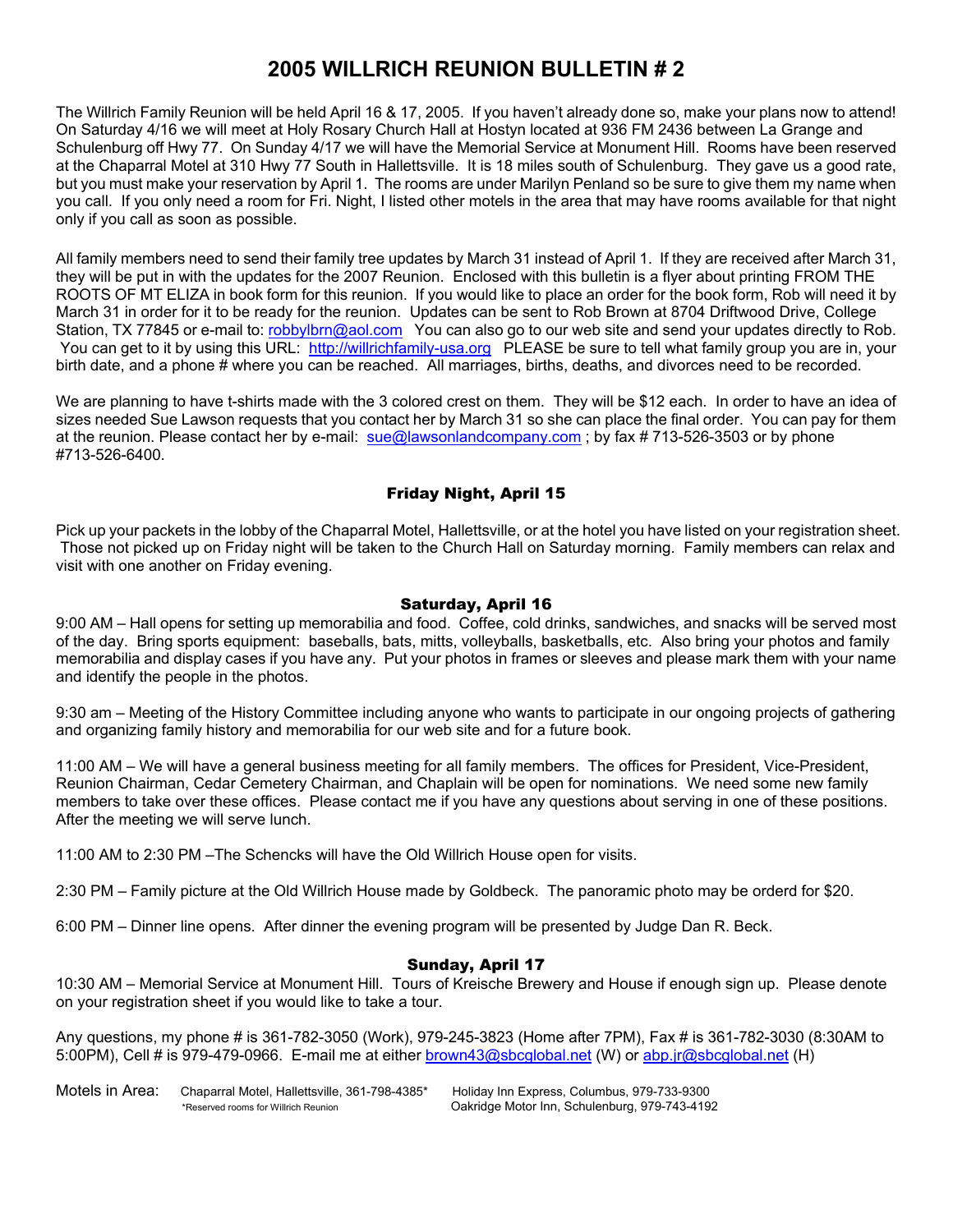# Shall We Print?

The 2005 edition of **FROM THE ROOTS OF MT. ELIZA** is nearing completion. There has been expressed interest in printing it in book form. It will cost \$26.00 per copy to print and bind - if we can order 25 or more copies. If we receive orders for less than 25, the cost is prohibitive.

The new edition is very different from the last book of 1999.

- It is a different format (similar to the 2003 CD format).
- It includes 2600 additions and corrections (since the March 2003 edition).

It includes transcriptions of over 250 news items (newspaper articles, wedding announcements and write-ups, obituaries, biographical sketches, etc.)

- It is about 600 pages long.
- It has a velo binding with soft plastic covers.

### We will be accepting orders with pre-payment until March  $31^{st}$ .

That will give us time to have them printed and bound in time to distribute at the reunion. If we do not receive orders for 25 books, your money will be returned and we will not print the book.

 We have decided that it is not feasible to produce both CDs and books for each reunion, so the plan is to alternate every two years.

 If you have updates, corrections, or news articles that you would like to have included, hurry copies of them to us and we'll do our best to get them in. You can check your information on the Willrich family web-site genealogy charts. That will give you a general idea of the information we have about your family.

 Send your order and information to: Rob Brown 8704 Driftwood Drive College Station, Texas 77845 (979) 764-7789 robbylbrn@aol.com